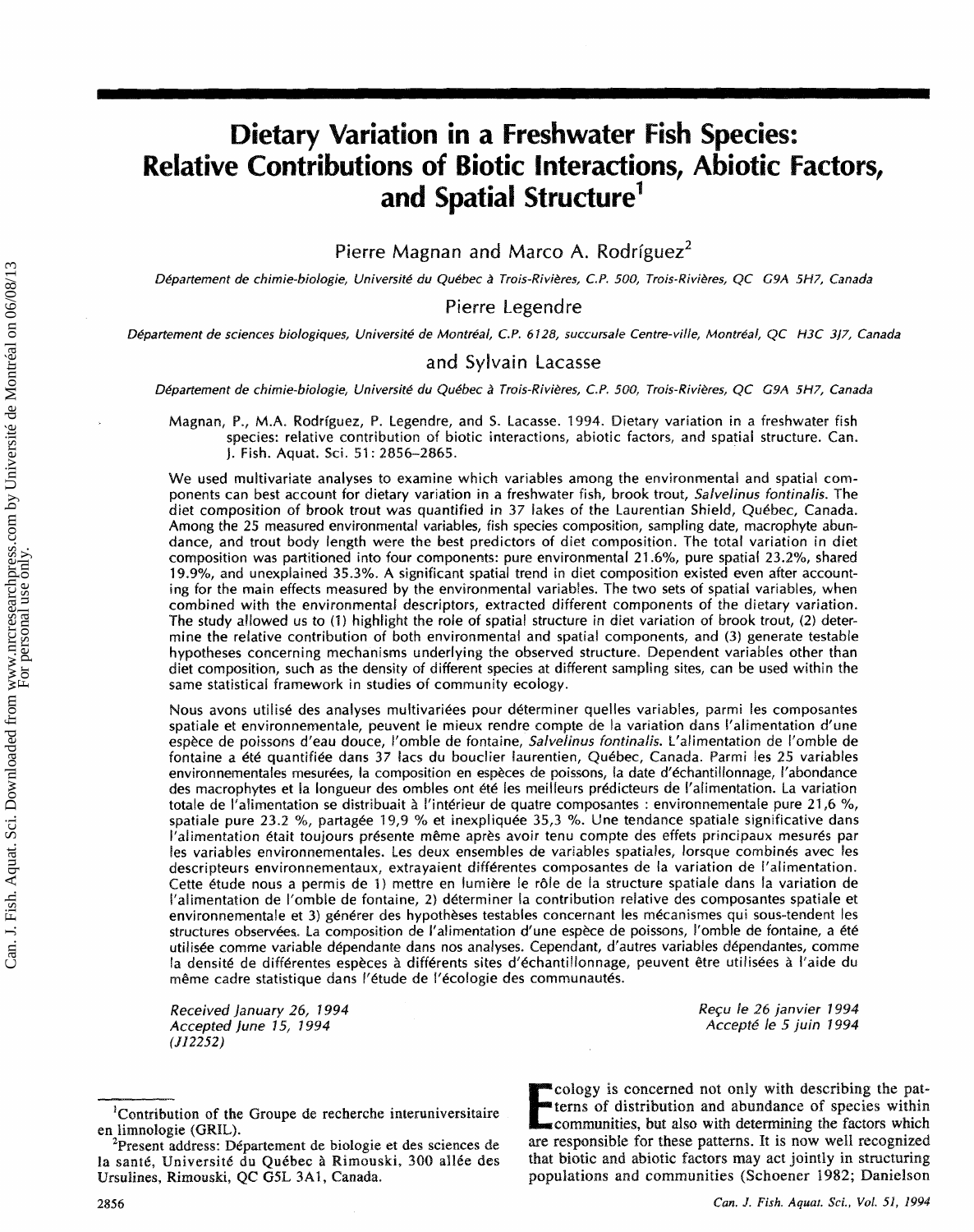1991: Dunson and Travis 1991; Norton 1991; Hart 1992). Although this pluralistic view is now well accepted, populations and communities are still often studied in a singlefactor perspective, assuming that only one kind of factor (biotic or abiotic) plays a major role in structuring communities; these studies often focus on the effect of only one type of process (e.g., competition), presuming all other biotic and abiotic processes to have a neutral effect (Dunson and Travis 1991). Such an approach is not only biased, it also yields no information on the relative contributions of the biotic and abiotic factors or their interactions. When such interactions are not considered, one may overemphasize or misinterpret the effects of one or more factors, especially when these factors are intercorrelated (collinearity). Beyond the recognition that biotic and abiotic factors are jointly important in structuring communities, we need to evaluate which ones, among the biotic and abiotic variables, can best account for a given ecological structure such as the species abundances, or the pattern of resource use by species within communities. This is crucial not only to assess what are the most important variables, but also to determine which ones must be emphasized to better understand mechanisms underlying community organization (Schoener 1986; Persson and Diehl 1990).

It is also recognized that ecological patterns vary spatially. Regardless of habitat, components of population and community structure often exhibit consistent trends over environmental gradients (Menge and Olson 1990). Considering that biotic and abiotic factors vary spatially, another important issue in ecology is to determine the role of the spatial components in structuring populations and communities. Although ecologists have recently called for the inclusion of spatial structures in population and community investigations (see Ricklefs 1987; Legendre and Troussellier 1988; Bennett 1990; Menge and Olson 1990; Borcard et al. 1982; Levin 1992; Legendre 1993; Borcard and Legendre 1994), very few concrete approaches have been proposed. Furthermore, there is very little published work suggesting quantitative procedures for analyzing simultaneously the environmental (biotic and abiotic) and spatial components and determining their relative contributions in structuring a given ecological attribute such as the abundance or resource use of a species (e.g., Legendre and Troussellier 1988; Borcard et al. 1992).

The main objectives of this study are to determine **(1)** which variables, among the environmental and spatial components, can best account for diet variations in a freshwater fish species, the brook trout, Salvelinus fontinalis, and (2) what is the relative contribution (and statistical significance) of each of these components to the explained variance. A secondary objective is to suggest a statistical procedure, based on a combination of existing methods, which may be used to analyze the environmental and spatial components in population and community ecology. This procedure will also allow for the inclusion of a temporal component, which may be as important as the environmental and spatial components to explain variations in seasonally fluctuating environments (e.g., Bennett 1990).

## **Biological Background**

The brook trout is found in sympatry with the northern redbelly dace, Phoxinus eos, the creek chub, Semotilus

atromaculatus, and the white sucker, Catostomus commersoni, in many oligotrophic lakes of southern Ouébec, Canada. Cyprinids and catostomids were introduced in these lakes by bait fishermen 30-70 yr ago, or colonized these habitats after natural barriers disappeared following the use of splash dams for log transport, a practice commonly used at the beginning of the century (Bilby and Ward 1991; Lacasse and Magnan 1994). Brook trout colonized the area following the last glaciation (Lacasse and Magnan 1994). A survey done by the Québec Government in the 1970's revealed that among the 329 lakes found in our study area (Mastigouche and Saint-Maurice reserves;  $45^{\circ}73'N$ ,  $73^{\circ}17'W$ ),  $41\%$  contained allopatric brook trout populations (i.e., with no other fish species present), 33% contained trout and northern redbelly dace, 26% contained trout and creek chub, 20% contained trout and white sucker, and 20% contained more than two introduced species with brook trout (note that percentages do not add to 100 because there is overlap in category membership). These are typical small oligotrophic lakes with respect to surface area, mean depth, conductivity, Secchi disk transparency, thermal stratification, and oxygen concentration (Magnan 1988, 1989). All lakes in the present study are located within a  $3000 \text{-} \text{km}^2$  area.

The impact of introduced species on brook trout populations has been investigated since 1978 in this study area, mainly by comparing allopatric brook trout with populations living sympatrically with introduced species. There is no lake in the area containing only dace, chub, or sucker. In this kind of study, comparisons are often done based on only one unit of each type of community. A major criticism of this approach is that comparisons that use single sampling units (here, lakes) may not always be valid because observed differences may be due to factors other than the presence or absence of a given species (Sale 1979; Diamond 1986). In order to minimize this potential source of error, some authors have made comparisons on replicates of allopatric and sympatric brook trout populations (Magnan and FitzGerald 1982; Magnan 1988; Lachance and Magnan 1990a, 1990b; East and Magnan 1991; Magnan and Stevens 1993; Rodriguez and Magnan 1993). Another approach has been to study different kinds of dependent variables (e.g., components of brook trout diet, density, biomass, and mean length of planktonic prey in the resource) using multiple linear regression models (Lacasse and Magnan 1992; Rodriguez et a!. 1993). More detailed studies investigating spatial distributions of the fish, as well as their feeding habits in terms of prey type, prey size, and seasonal variation, have been done on subsets of the lakes (Magnan and FitzGerald 1982, 1984a; Naud and Magnan 1988; Tremblay and Magnan 1991). Finally, studies investigating foraging and aggressive behavior of the fish have been conducted in the laboratory, in order to explain specific results obtained in the field (Magnan and FitzGerald 1984b; East and Magnan 1991).

The presence of creek chub and white sucker significantly reduces the sportfishing yield (kilograms per hectare per year) of brook trout (Magnan 1988). Gillnet fishing and field experiments have revealed that the relative abundance of brook trout, in terms of catch per unit of effort, is significantly lower in lakes containing white sucker in which most of the mortality occurs in the period between hatching (in April) and the beginning of June (Lachance and Magnan 1990a; Venne and Magnan 1995). One of the most striking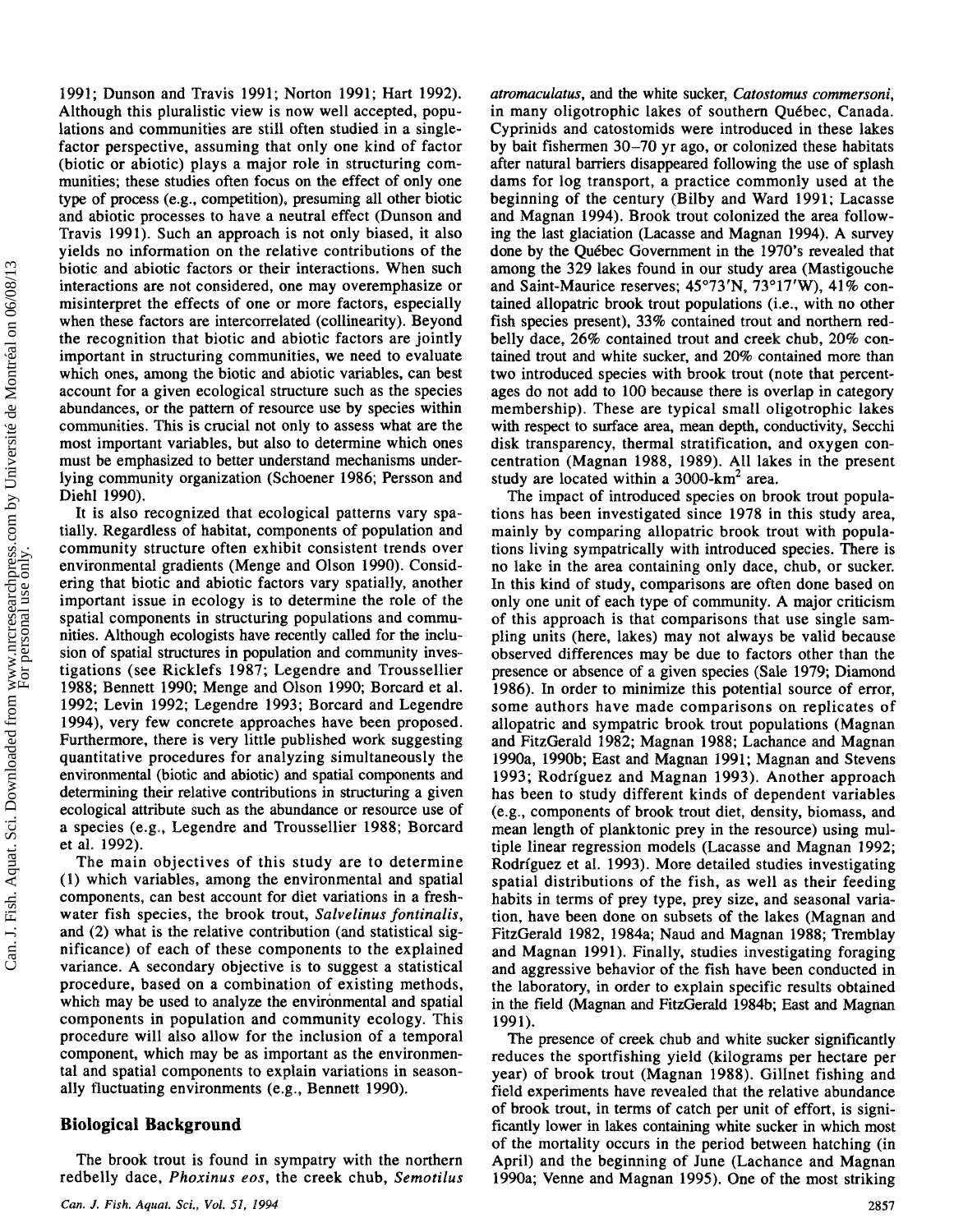Can. J. Fish. Aquat. Sci. Downloaded from www.nrcresearchpress.com by Université de Montréal on 06/08/13 Can. J. Fish. Aquat. Sci. Downloaded from www.nrcresearchpress.com by Université de Montréal on 06/08/13 For personal use only.

effects of competing species involves the feeding habits of brook trout (Magnan and FitzGerald 1982; Magnan 1988; Lachance and Magnan 1990b; East and Magnan 1991; Tremblay and Magnan 1991; Lacasse and Magnan 1992). In allopatry, brook trout feed mostly on benthic invertebrates of the littoral zone, e.g., Diptera, Trichoptera, Megaloptera (Sialidae), Ephemeroptera, and Odonata. **In** contrast, trout living in sympatry with creek chub and white sucker shift their food habits to prey found in the pelagic zone (open water) such as zooplankton (mostly *Daphnia* and *Hslepedium),* swimming and emerging aquatic insects, dipteran pupae, terrestrial insects, and, to some extent, prey fish (almost exclusively northern redbelly dace). This diet shift of sympatric brook trout is correlated with a shift in their spatial distribution within lakes (Magnan and FitzGerald 1982; Tremblay and Magnan 1991), with significant changes in gill rakers and pyloric caecal morphology (Magnan 1988; Magnan and Stevens 1993), and with significant changes in the structure of the zooplankton community (Magnan 1988; Rodrfguez et al. 1993). Creek chub and white sucker, which feed mostly on benthic invertebrates, appear to be better adapted (morphologically and behaviorally) than brook trout to feeding on bottom prey (Magnan and FitzGerald 1984b; Magnan 1988; Tremblay and Magnan 1991).

Between May and July, the benthic resources tend to decrease in abundance (Magnan and FitzGerald 1982; Tremblay and Magnan 1991; Rodríguez and Magnan 1993). Competition between brook trout and introduced species for benthic resources is stronger when food is scarce; therefore, as summer advances, trout feed more intensively on the open-water prey and less on benthos. Another factor that should contribute to this seasonal shift of trout to the pelagic zone is the increase of water temperature in the littoral zone during the summer (Tremblay and Magnan 1991). This may have more of an influence on trout than on sucker because of their different thermal preferendum (16.1 **"C** for brook trout versus 21.0°C for white sucker; Wismer and Christie 1987).

For all the response variables for which we have compared the effects of creek chub and white sucker (yield, feeding habits, length of the gill rakers of brook trout, zooplankton community structure), the impact of sucker tends to be stronger than that of chub. This could be explained by the fact that white sucker may use significant amounts of zooplankton, which is the main competitive "refuge" along the food axis for trout in these lakes. Small white sucker (1.3-2.3 cm) are planktivorous (Carlander 1969; Scott and Crossman 1973), and larger ones may feed heavily on cladocerans, especially late in the summer (Tremblay and Magnan 1991).

Multiple linear regression analyses have indicated that the presence of introduced species is not the only determinant of the diet of brook trout; for example, the independent variables, presence of chub and sucker, zooplankton community structure, sampling date, morphoedaphic index, and importance of rock outcrops, accounted for 88% of the variation in mass of zoobenthos eaten by trout, which was the preferred prey in aliopatry (Lacasse and Magnan 1992). In another model, 30% of the variation in mass of zooplankton eaten by trout was explained by the importance of macrophytes and refuges for fish (trout or their prey). Models for the abundance of amphipods, dipteran pupae, swimming insects, terrestrial insects, and prey-fish in the diet explained

between 36 and 63% of the variation; the presence of white sucker or an index of their impact (mean length or density of Cladwera) **and** at least two habitat characteristics (e.g., pH, transparency, slope, morphoedaphic index, rocks and rock outcrops, emergent vegetation, macrophyte importance, and refuge for fish) appeared in each of these models (Lacasse and Magnan 1992).

## **The Approach**

Community data typically involve numerous sites and species, which naturally lead one to rely on multivariate analyses to summarize the data while minimizing distortion of the spatial arrangement of sites or species (Gauch 1982; Legendre and Legendre 1983; Pielou 1984; Jackson et al. 1992). Conventional clustering and ordination methods are powerful tools for pattern detection and for synthesizing multivariate ecological data, but these methods are limited in their ability to detect relationships between community attributes **and** predictor variables and to assess the statistical significance of putative relationships. This can lead to overinterpretation of patterns that are not biologically or statistically significant (Jackson et al. 1992).

In the following section, a flexible and general statistical framework is presented that can be used to estimate the effects of independent environmental and spatial variables on multivariate community attributes and to assess the statistical significance of these relationships. In the first step of our analysis, the trout diet composition, which we have quantified in different lakes, was related to three sets of predictor variables separately: environmental (biotic and abiotic), geographic coordinates, and drainage pattern; these last two sets represent different ways of looking at the spatial organization of our fish populations. Each set of variables (diet, environmental, and spatial) was represented as a "variable by lake" matrix. Then in a second step, to determine whether the interpretation of trout diets on the basis of environmental variables could be enhanced by inclusion of the spatial stmcture (geographic location or drainage pattern), the total variation in trout diet composition was partitioned into independent components representing the relative contributions of the different sets of predictor variables. Used in combination with permutation tests, this procedure allowed us to evaluate the magnitude and statistical significance of effects associated with each component.

## **Materials and Methods**

We used the same environmental and diet data as Lacasse and Magnan (1992), while spatial variables were quantified specifically for this study. Detailed information on the study area, field methods, and laboratory procedures can **be** found in Lacasse and Magnan (1992). Therefore, only a brief summary is presented here.

## Study Lakes

Data on trout diet were collected in 42 lakes in the Mastigouche Reserve, Québec (46°40'N, 73°20'W). Analyses relating diet composition to environmental variables were performed only on the 37 lakes for which complete sets of environmental data were available. The study lakes were assigned to three major types according to fish species composition (Magnan 1988; Lacasse and Magnan 1992). Among the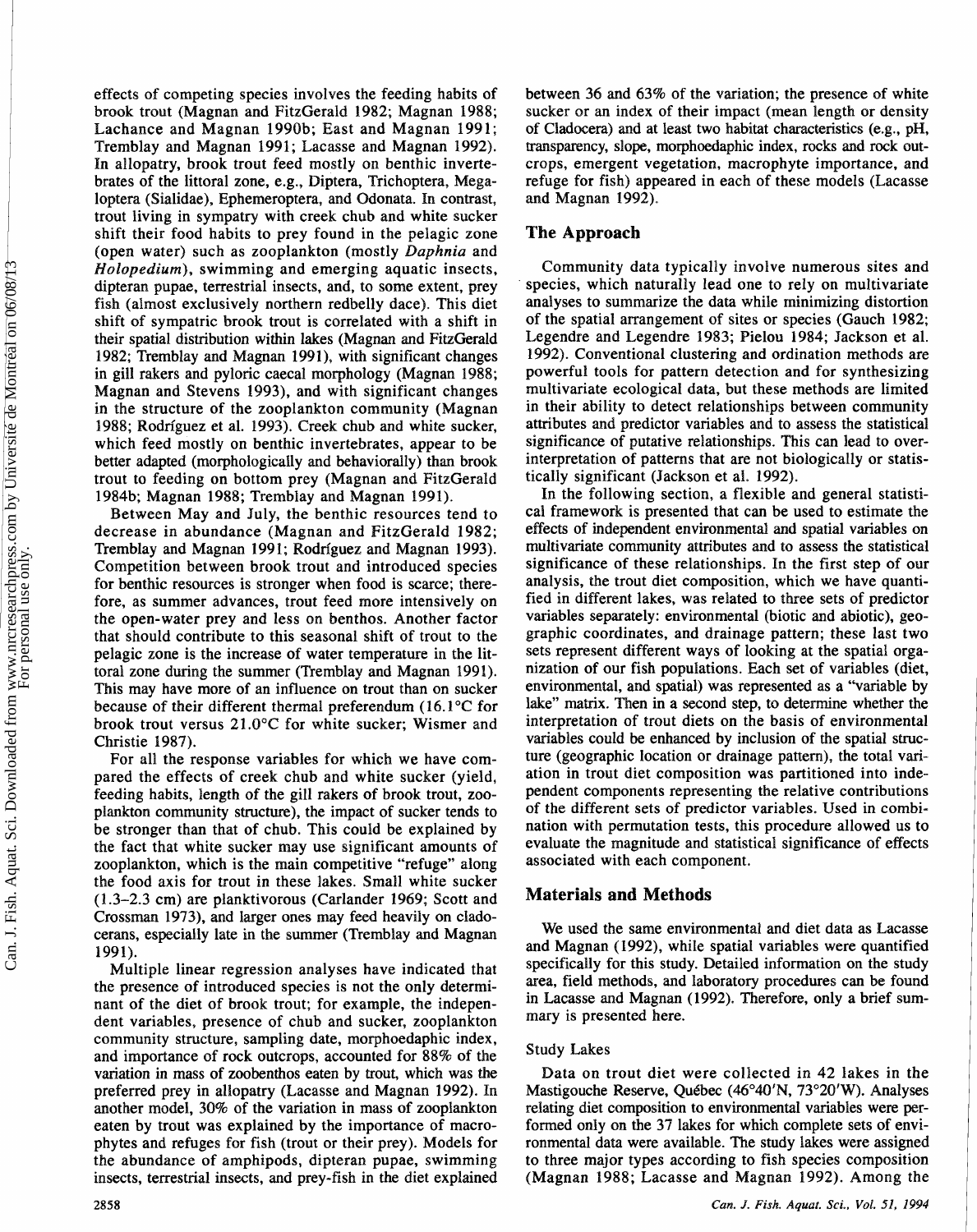37 lakes, 12 contain brook trout ("trout" lakes), 12 contain brook trout and creek chub ("chub" lakes), and 13 contain brook trout and white sucker ("sucker" lakes). Creek chub and pearl dace (Margariscus margarita, formerly *Semotilus* margarita) are also present in some of the sucker or chub lakes, but their relative biomass is less than 1% in these lakes (Magnan 1988). Northern redbelly dace is found in most of the lakes but does not affect the mean yield of brook trout in the study area (Magnan 1988).

#### Trout Diet Composition

Stomachs (a mean of 20 per lake) were sampled from brook trout captured during daytime by anglers between 1 and 30 June 1989. The mean percent wet mass (Hyslop 1980) of each of nine functional prey categories, reflecting differences in microhabitat utilization, was recorded in the laboratory: zoobenthos (mostly Diptera, Ephemeroptera, Odonata, and Trichoptera larvae), amphipods (mostly Gammaridae), zooplankton (mostly Cladocera and Chaoboridae), dipteran pupae, aquatic insects (Hemiptera and Coleoptera), terrestrial insects, prey-fish (mainly northern redbelly dace), leeches, and "other" prey items.

#### Environmental Variables

Lake maximum depth, surface area, volume, and perimeter were obtained from 1:20 000 bathymetric maps. Epilimnetic temperature at 0.5 m, conductivity, pH, and Secchi disk transparency were measured in the field, as were the percentages of the shoreline containing submerged wood, herbs, shrubs, beach, mudflats, rocks, and rock outcrops. Macrophyte abundance was coded as an ordinal index from 0 to 5. Temperature profiles and bathyrnetric maps were used to estimate the area contained within the thermal optimum zone (13-17°C) for brook trout (Lacasse and Magnan 1992). A binary variable was used to code whether the littoral zone overlapped the thermal optimum. The numerical density, biomass, and mean length of cladocerans were estimated from triplicate samples collected in midlake. Mean fork length was used as a measure of brook trout size. Sampling date, within the month of June 1989, was included as an environmental covariable to account for seasonal trends over the sampling period. Fish species composition was coded using three binary dummy variables, TROUT, CHUB, and SUCKER, to label the three lake types "trout", "chub", and "sucker" as follows:

**Dummy** variable

| <b>TROUT</b> | <b>CHUB</b> | <b>SUCKER</b> |
|--------------|-------------|---------------|
|              | Ω           |               |
| 0            |             |               |
| 0            |             |               |
|              |             |               |

Although in general, only two categorical variables are required to distinguish among three categories (Montgomery and Peck 1982), this particular coding is used by program CANOCO (ter Bra& 199Oa). This is more appropriate than coding trout  $= 1$ , chub  $= 2$ , and sucker  $= 3$  because the latter coding arbitrarily imposes a potentially misleading ordering of treatment effects (Montgomery and Peck 1982).

## Spatial Variables

The geographic coordinates for the lake, as well as the pattern of interconnections among lakes, were obtained from 1:50 000 and 1:250 008 government maps. The matrix of two-dimensional geographic coordinates was completed, following Legendre (1990), by including **a11** terms for a cubic trend surface polynomial; this procedure allows one to estimate the parameters of a trend surface regression equation of the form

$$
Z = b_1 X + b_2 Y + b_3 XY + b_4 X^2 + b_5 Y^2 + b_6 X^2 Y
$$
  
+ 
$$
b_7 XY^2 + b_8 X^3 + b_9 Y^3
$$

where  $X$  is longitude and  $Y$  is latitude in Cartesian coordinates. This equation represents a geographic surface that can be used to describe how a summary measure of the trout diet (the *Z* variable, which in this study takes the form of ordination axis scores) varies over the matrix of  $X-Y$  coordinates. Inclusion of quadratic, cubic, and interaction terms in the equation allows us to model not only simple linear gradient patterns but also more complex features such as patches or gaps (Borcard et al. 1992). Geographic coordinates were centered to zero mean before computing the higher terms of the polynomial to reduce nonessential collinearity when fitting the polynomial (Montgomery and Peck 1982).

The pattern of lake interconnections was quantified following the method proposed by Kluge and Farris (1969) for coding a character transformation series in phylogenetic analysis. The procedure can be briefly summarized as follows. A hydrographic "tree" is built that maps the connections among lakes (Fig. 1). A node number is then assigned to each of the bifurcations or branching points in the tree. Each lake is characterized by the sequence of nodes along the direct path connecting the lake to the "root" or base of the tree. A lakes-by-nodes matrix is constructed by assigning, for each lake, a value of 1 to all nodes connecting it to the root and 0 to all other nodes. Two special cases deserve special attention. First, lakes forming a node (i.e., the lake receives inflows from more than one subbasin: nodes 5, 6, **17,** and 26 in Fig. 1) were coded 0 for that node because it is not located downstream from that lake. Second, lakes positioned on branches between two bifurcations (e.g., the three lakes along the minor branch created by node 10 in Fig. 1, or the lakes between nodes 16 and 17) were not given special node numbers and were assigned the same node values because all these lakes belong to the same subbasin. The matrix resulting from this procedure contains a complete numerical coding of the drainage basin pattern depicted by the hydrographic tree.

## Statistical Framework

Trout diet composition was related to the three sets of predictor variables separately (environmental, geographic coordinates, and drainage pattern) by canonical correspondence analysis (ter Braak 1986), an eigenvalue ordination technique especially designed for direct analysis of the relationships between multivariate ecological data tables. Ordination scores were used to create a scattergram that simultaneously represents the dietary items, the environmental variables (biotic and abiotic), and the study lakes. For each set of independent variables, the best predictors were selected using a forward selection procedure available in version 3.1 of program CANOCO (ter Braak 1988b; program available from C.J.F. ter Braak, Agricultural Mathematics Group, TNO Institute for Applied Computer Science, Box 100, NL-6700 AC Wageningen, The Netherlands), with a cutoff point of  $p = 0.10$ .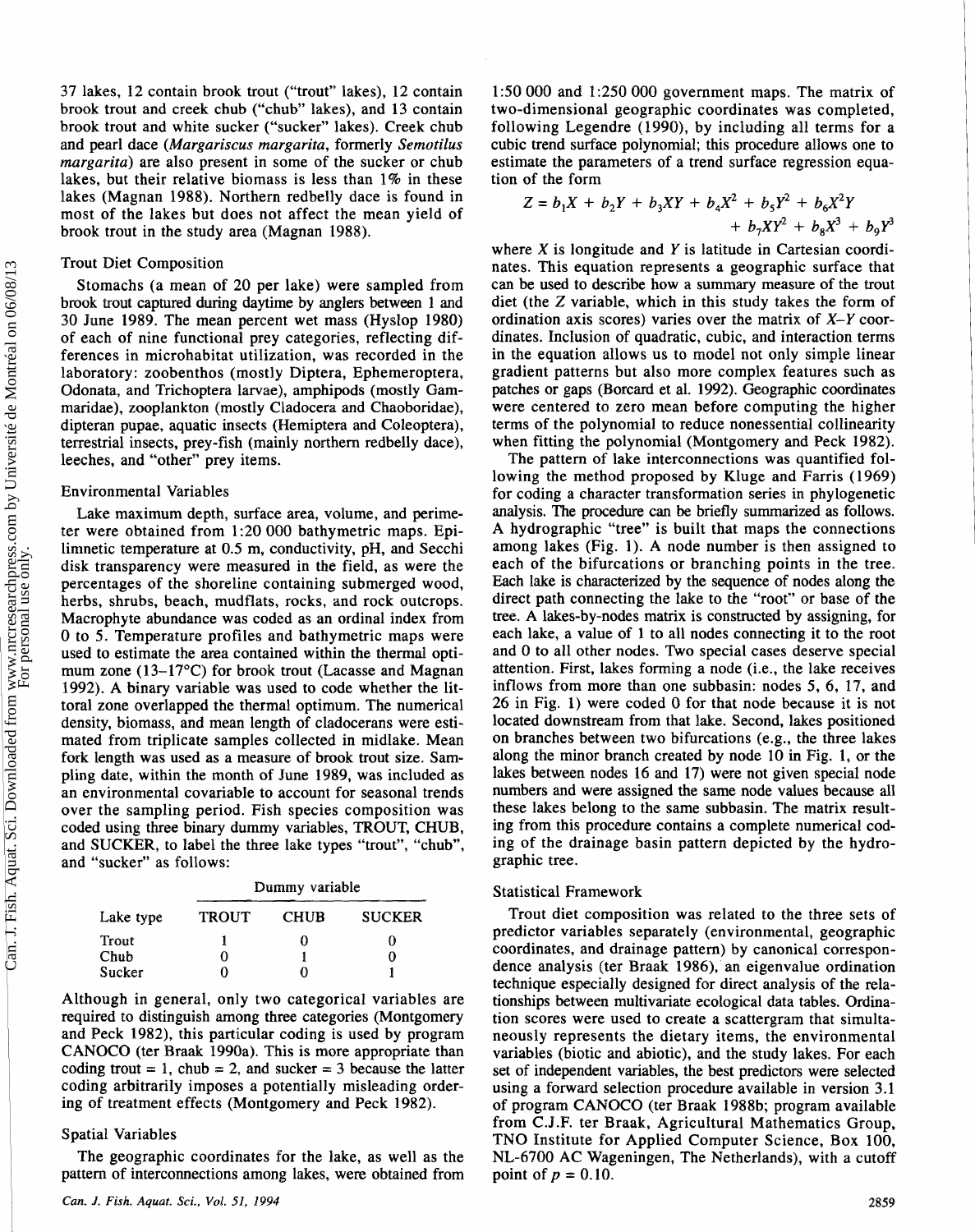

FIG. 1. Schematic representation of geographic locations and interconnections among the study lakes. Lakes enclosed by a circle were not included in canonical correspondence analyses (see Materials and Methods). Circles, trout lakes; triangles, chub lakes; squares, sucker lakes. Numbers **(1-27)** represent nodes of the hydrographic network (see Materials **and Methods:**  Spatial Variables).

Multivariate tests for overdl differences **in** diet composition among lake types were made with canonical correspondence analysis, using only as predictor variables the dummy variable coding for fish species composition, as described by ter Braak **(1987),** 

Following the study of trout diet composition as a function of the three sets of predictor variables separately, trout diet variation was analyzed against the environmental and spatial variables together, using the method of variation partitioning proposed by Borcard et al. (1992) and Borcard and Legendre **(1994).** The purpose **now** is to determine whether interpretation of trout diets on the basis of environmental variables could be enhanced by inclusion of the spatial stmctwe (geographic location or drainage pattern); following this analysis, the total variation in trout diet composition was partitioned into four independent components ("pure" environmental, "pure" spatial, spatial component of environmental variation, and unexplained) by canonical and partial canonical correspondence analysis (ter Braak 1986, 1988a). This procedure involves the following steps: (1) compute the variation accounted for by the environmental variables; (2) compute the variation accounted for by the spatial variables; (3) compute the variation explained by the environmental variables after removing by partial canonical correspondence analysis the effect of the spatial variables; (4) compute the variation explained by the spatial variables after removing the effect of the environmental variables by partial canonical correspondence analysis. The total explained variation  $(r^2)$  is the sum of the explained variations in (1) and  $(4)$  or in  $(2)$  and  $(3)$ . The nonspatial ("pure") environmental variation is given by step (3), and the ("pure") spatial variation that is not related to the environmental variables is given by step (4). The spatially structured environmental variation, or variation "shared" by the spatial and environmental variables, is obtained by subtracting (3) from (I) or (2) from (4). The unexplained portion of variation is obtained by subtracting the "pure" environmental variation, the "pure" spatial variation, and the "shared" variation from the total variation. Variation partitioning was performed in two parallel sets of analyses, one including environmental variables and geographic coordinates and another including environmental variables ad drainage pattern. Then, to determine whether the two sets of spatial variables extracted different (nonoverlapping) components of the dietary variation, an extension of this method, incorporating simultaneously the three sets of explanatory variables, was used to partition the total variation. The statistical significance of the environmental and spatial components was evaluated by Monte Carlo permutation tests of the sum of all eigenvalues, as implemented in **CANOCO.** 

## **Results**

Overall, the dietary items were found in the following relative abundances: zoobenthos (43.8%), zooplankton **(23.6%),** aquatic insects **(7.2%),** dipteran pupae (6.9%), terrestrial insects *(4.2%),* prey-fish (5.2%), others *(2.6%),*  amphipods **(2.6%),** and leeches **(1,9%).** 

#### Environmental Variables

Among the 25 environmental variables initially considered for inclusion in'the canonical correspondence analyses, only five were retained by the forward selection procedure: macrophyte abundance, the dummy variable trout (which separated trout lakes from chub lakes and sucker lakes), sampling date (within the same month), pH, and mean fish length. None of the pairwise correlations among these five environmental variables exceeded 0.19. Combined, these five variables account for 41.6% of the total variation in trout diet composition. The first ordination axis extracted by canonical correspondence analysis accounts for 16.3% of the variation; it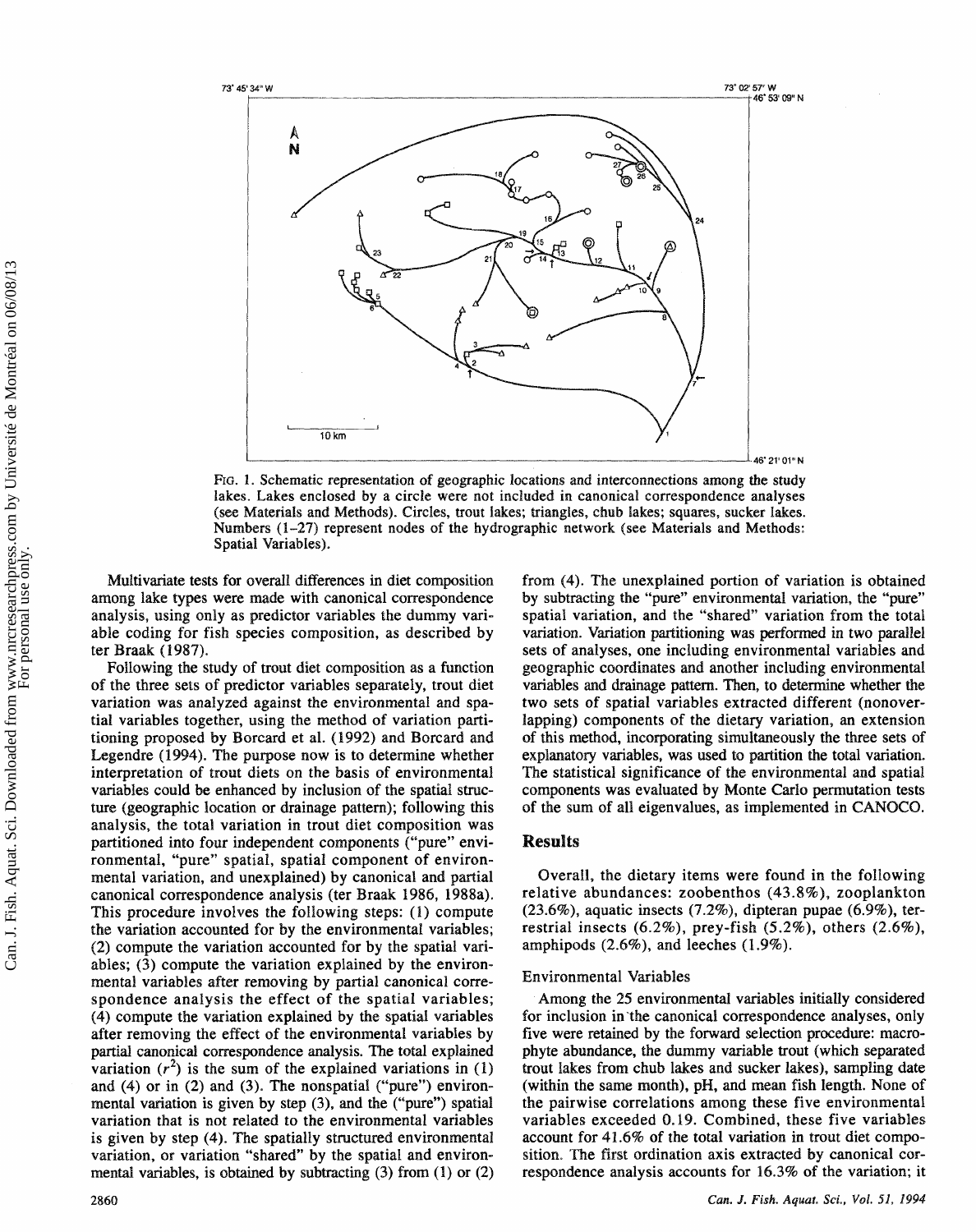**TABLE 1.** Summary statistics for canonical correspondence analysis of brook trout diet and environmental variables. Eigenvalues were **0.165** for axis **1** and **0.115** for axis **2.**   $*_{p}$   $< 0.05$ .

|             | Canonical<br>coefficients |          | Correlations with<br>canonical axes |          |
|-------------|---------------------------|----------|-------------------------------------|----------|
|             | Axis 1                    | Axis 2   | Axis 1                              | Axis 2   |
| Date        | $0.26*$                   | $-0.03$  | $0.48*$                             | $-0.16$  |
| Macrophytes | 0.07                      | $-0.29*$ | 0.19                                | $-0.62*$ |
| рH          | 0.04                      | $-0.12$  | $-0.04$                             | $-0.31$  |
| Fish length | $-0.15*$                  | $-0.09$  | $-0.31$                             | $-0.20$  |
| Trout lake  | $-0.26*$                  | $-0.08$  | $-0.52*$                            | $-0.25$  |

primarily reflects differences due to fish species composition, seasonal change, and fish length (Table 1). The second axis accounts for an additional 12.7% of the variation and reflects a gradient in pH and macrophyte abundance (Table 1). Diet composition and environmental variables are significantly related ( $p = 0.001$ ), as shown by a Monte Carlo permutation test **(1800** permutations) for the sum of all canonical eigenvalues (ter Braak 1990a).

Representation of lakes, dietary items, and environmental variables on an ordination diagram (Fig. 2) shows that 33 of the 37 lakes are grouped into *m* elongated cluster that runs from center-left to bottom-center of the graph, diagonal to axes 1 and 2. A cluster analysis (not presented here) performed on the coordinates for the first two ordination axes **(LTPGMA** algorithm based on Euclidean distance, misleadingly called "average linkage" in the SYSTAT program; Wilkinson 1990) clearly separated the lakes in the elongated cluster from the four outlying lakes. These four lakes lie outside the cluster mainly because of the high percentage of prey-fish consumed by brook trout in these lakes, as indicated by the symbol for prey-fish in the ordination plot and by direct comparison with percent consumption  $(26 - 46\%)$ , in contrast with 0-12% for all other lakes). High consumption of prey-fish in these lakes is related to high macrophyte abundance and late collection of samples (Fig. 2). Approximate *t*-tests (ter Braak 1990b) yielded significant results ( $p < 0.05$ ) for both relationships. None of the other environmental variables was related significantly to consumption of prey-fish. The graph also indicates that amphipods were consumed more often in lakes with high macrophyte abundance ( $p < 0.05$ ).

The most salient contrast in diet composition among the 33 lakes in the elongated cluster (Fig. 2) is between lakes in which zoobenthos is the major diet item (upper left of cluster) and those in which zooplankton, overall the second most abundant diet item, is consumed together with alternative prey (lower right of cluster). This contrast is most strongly associated with the dummy variable trout lake, as indicated by the alignment of the main axis of the cluster and the arrow for trout and by the length of this arrow (Fig. 2). The presence of creek chub or white sucker seems to cause a marked shift from zoobenthos, the dominant food item in trout lakes, to alternative prey; also, this shift becomes more pronounced as summer progresses, from **1** to 30 June. This interpretation, based on the ordination plot, is confirmed by direct comparison of percent consumption: zoobenthos accounts for an average of 60.3% of stomach contents in

**TABLE 2.** Canonical coefficients for individual predictor terms in analyses with spatial variables as predictors. In the geographic coordinate analysis, eigenvalues were 0.111 for axis 1 and 0.066 for axis **2;** in the drainage pattern analysis, eigenvalues were **0.210** for axis **1** and **0.110** for axis **2.** *\*p* < **0.05.** 

| Geographic coordinates                     |                                                 | Drainage pattern                            |                                         |                                        |                                           |
|--------------------------------------------|-------------------------------------------------|---------------------------------------------|-----------------------------------------|----------------------------------------|-------------------------------------------|
| Predictor                                  | Axis 1                                          | Axis 2                                      | Predictor                               | Axis 1                                 | Axis $2$                                  |
| X<br>Y<br>$X^2$<br>$Y^2$<br>$\mathbf{v}^3$ | $0.34*$<br>$-0.30*$<br>0.22<br>$-0.17*$<br>0.03 | 0.17<br>0.09<br>$-0.23$<br>0.01<br>$-0.47*$ | Node 2<br>Node 10<br>Node 13<br>Node 14 | 0.13<br>$0.67*$<br>$-0.28$<br>$-0.37*$ | $0.29*$<br>$-0.01$<br>$0.48*$<br>$-0.34*$ |



FIG. 2. Canonical correspondence ordination of lakes, diet items, and environmental variables. Open circles, trout lakes; open triangles, chub lakes; open squares, sucker lakes. Diet items are represented by solid squares. The environmental variable arrows are drawn from the centroid of the lake dispersion.

trout lakes **(~50%** in 11 of **15** lakes) whereas zoobenthos content averages 34.6% in chub and sucker lakes combined (>SO% in 7 of 27 lakes).

#### Spatial Variables

The best model relating diet composition to geographic coordinates accounts for 30.4% of the total variation and includes five terms after forward selection:

$$
Z = b_1 X + b_2 Y + b_3 X^2 + b_4 Y^2 + b_5 X^3
$$

Axis 1 accounts for 13.2% of the variation and axis 2 accounts for an additional 7.0% of the variation. The main dietary items providing contrast among lakes along axis 1 (determined mostly by terms X, Y, and  $Y^2$ ; Table 2) are zoobenthos, which has the largest negative score, and preyfish and terrestrial insects, which have large positive scores (Table 3). For axis 2 (determined mostly by term  $X^3$ ; Table 2), the strongest contrast is provided by zooplankton versus prey-fish (Table 3).

The best model relating diet composition to the drainage pattern accounts for 29.5% of the total variation and includes nodes 2, 10, 13, and 14 (Fig. 1) as predictor terns, after forward selection; node 2, which is redundant with node **7**  because all lakes included in node 2 are excluded from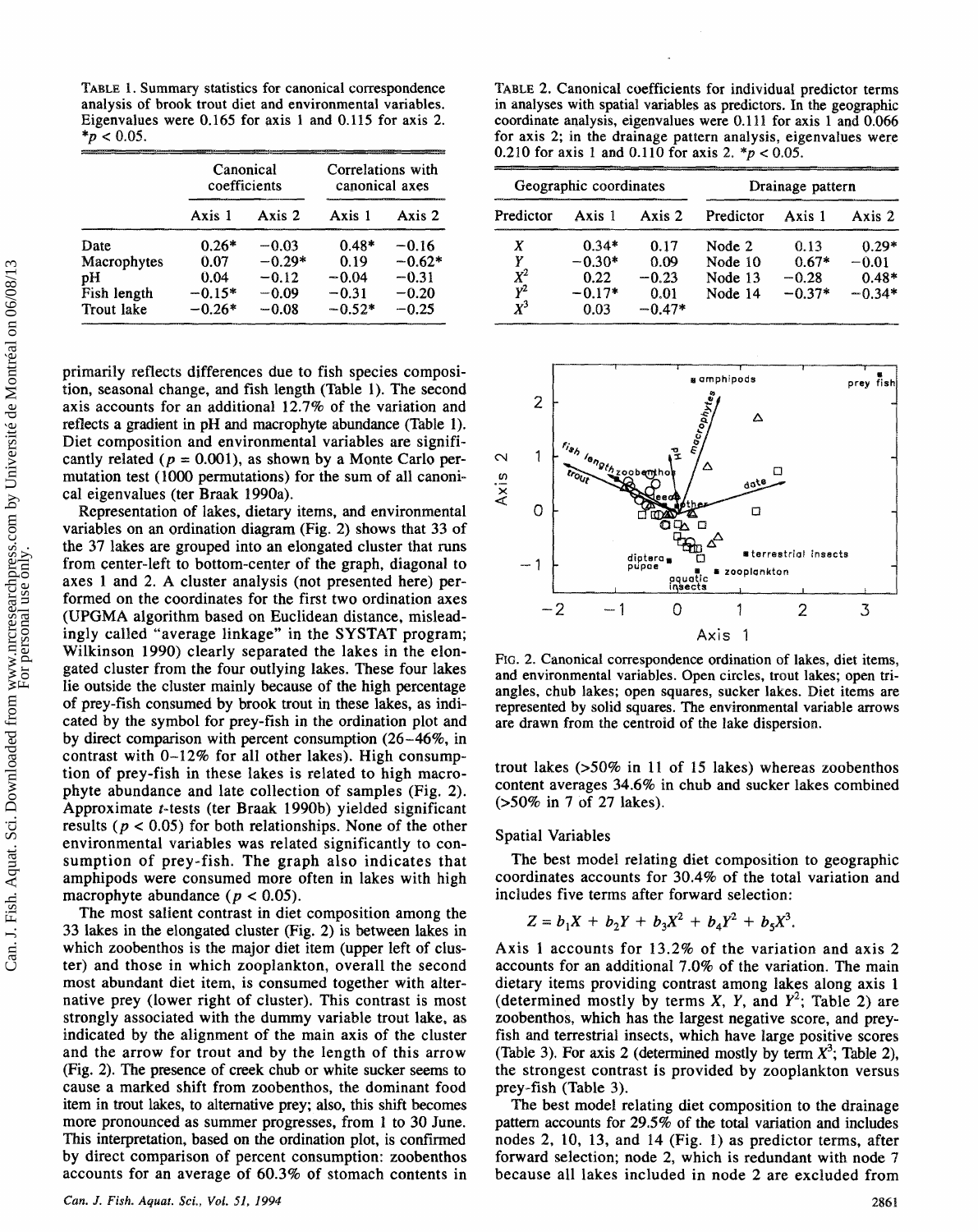TABLE 3. Ordination scores for dietary items in canonical correspondence analyses with spatial variables as predictors.

|                     | Geographic<br>coordinates |         | Drainage pattern |         |
|---------------------|---------------------------|---------|------------------|---------|
|                     | Axis 1                    | Axis 2  | Axis 1           | Axis 2  |
| Zoobenthos          | $-0.78$                   | $-0.71$ | -0.66            | $-0.64$ |
| Amphipods           | 0.12                      | 0.83    | 0.62             | $-3.34$ |
| Zooplankton         | 0.21                      | 1.53    | $-0.15$          | 0.80    |
| Dipteran pupae      | $-0.41$                   | 0.50    | $-0.09$          | 1.65    |
| Aquatic insects     | 0.48                      | 0.60    | 0.32             | 1.20    |
| Terrestrial insects | 1.15                      | $-0.16$ | 1.34             | 0.54    |
| Prey-fish           | 3.26                      | $-1.66$ | 3.42             | $-0.88$ |
| Leeches             | $-0.16$                   | $-0.98$ | $-0.30$          | $-1.53$ |
| Other               | 0.32                      | 0.13    | 0.04             | $-0.16$ |

node 7 and vice versa, was eliminated by the forward selection procedure. Axis **1** accounts for 17.7% of the variation and axis 2 accounts for an additional **8.0%** of the variation. The main dietary items providing contrast among lakes along axis 1 are zoobenthos and leeches versus prey-fish and terrestrial insects (Table 3). For axis 2, the strongest contrast is provided by amphipods **md** leeches versus dipteran pupae and aquatic insects (Table 3).

## Components of Variation

Partitioning of the variation (Fig. 3) indicates that the environmental and the spatial variables together account for 56.8% of the total variation when the geographic coordinates are used and for 50.7% of the variation when the drainage pattern is used. The "pure" spatial component contributes substantially to the total variation (15.3% for geographic coordinates, permutational probability for the sum of all eigenvalues  $p = 0.011$  after 1000 permutations; 9.2% for drainage pattern, permutational  $p = 0.001$  after 1000 permutations), but still a relatively large portion of the total variation (43-49%) is left unexplained. The component of variation shared by the environmental and spatial variables is higher for the drainage pattern (20.2%) than for the geographic coordinates  $(15.1\%)$ .

The "pure" spatial component  $(15.3\%; p = 0.011)$  associated with the geographic coordinates can be visualized by drawing on a map a series of isopleths that connect points with the same value for axis  $1$  (Fig. 4), as recommended by Borcard and Legendre (1994). The picture clearly illustrates the significant spatial trend (decrease in axis **1** scores along a west-northeast gradient) that remains in the diet data even after accounting for the main effects measured by our environmental variables. When these environmental effects are held constant by partial canonical analysis (see Materials and Methods), inspection of axis 1 scores for dietary items (given in parentheses) reveals that there was a tendency for relative abundance of amphipods (2.6) and of zooplankton (1.3) in the diet to be largest in lakes with high axis 1 values (west on the map) whereas prey-fish  $(-1.4)$ , terrestrial insects  $(-1.6)$ , dipteran pupae  $(-1.3)$ , and leeches  $(-2.0)$  tended to be most abundant in diets of trout from lakes with low axis 1 values (northeast). Zoobenthos  $(-0.17)$ , aquatic insects (0.18), and others (0.41) have intermediate values for axis **1.** 

In a partial canonical correspondence analysis controlling for the effect of both the environmental and drainage pattern



PIG. 3. Partition of the total variation in diet composition into four independent components: "pure" environmental, "pure" spatial, spatial component of environmental variation ("shared" variation), and unexplained. **Left:** Anaiysis with environmental variables and geographic coordinates as predictors. Right: Analysis with environmental variables and drainage pattern **as** predictors.

variables, the geographic coordinates still explained a significant part (28.4%; permutational probability for the sum of all eigenvalues  $p = 0.013$  after 1000 permutations) of the remaining variation in diet composition; this part is equd to **14.0%** of the total variation. This demonstrates that the two sets of spatial variables, when combined with the environmental descriptors, extract different, largely nonoverlapping components of the dietary variation. A partition of the total variation using the thee sets of explanatory variables (Fig. 5) revealed that the environmental variables combined with both sets of spatial variables account for 64.7% of the total variation. The portion of variation corresponding uniquely to the environmental variables (21.6%) is larger than the portions corresponding uniquely to either the geographic coordinates (14.0%) or the drainage pattern (7.9%). Most of the explained variation is accounted for by these three portions (43.5% of the total variation) plus the portion that is simultaneously shared by the three sets of explanatory variables (15.4% of the total variation) (Fig. **5).** The negative value -0.3% in Fig. **5** results from calculation of variation components by difference, and should be interpreted as being approximately zero.

## **Discussion**

The present study allowed us to highlight the role of the spatial structure in the dietary variation of brook trout and to determine the relative contributions of the environmental and spatial components to the observed structure. Outside of, and in addition to, the classical environmental control of species (according to Table 1, the most important environmental variables are fish species composition, date of sampling, macrophyte abundance, and trout body length), this study demonstrates that other geographically structured faetors are at work. There may be, of course, spatially structured environmental variables that were not taken into account in our study, and these may be determinants of trout diet; or, this spatial structure may reflect trout genetic factors that happen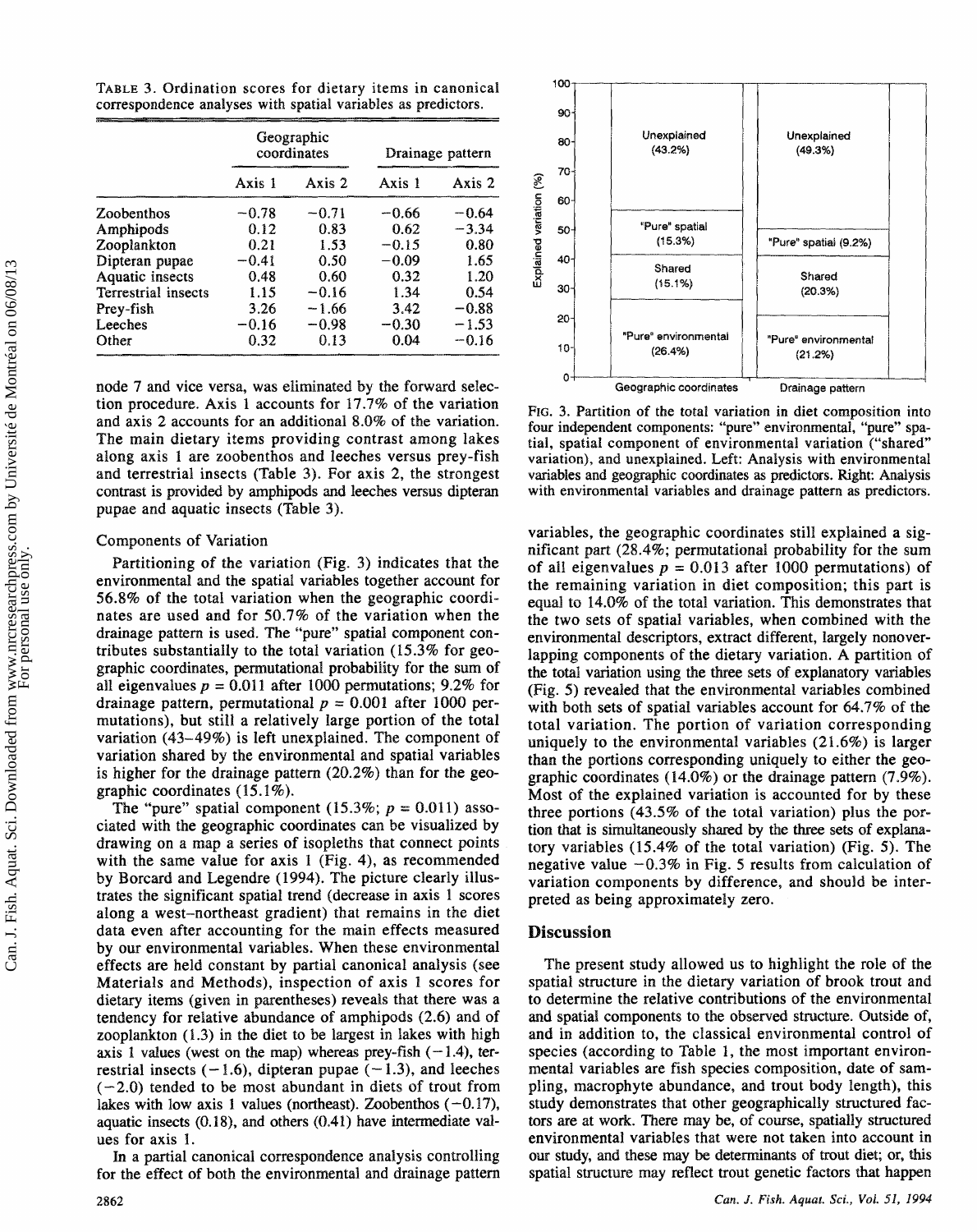

#### West-East

PIG. 4. Geographic map representing the "pure" spatial variation in diet composition (from the geographic coordinate analysis). Each point represents a lake. The curves **are** fitted isopleths for axis 1 values (see Results).

to have a spatial structure because of historical events such as dispersal of species through the river drainage system or of introduction of bait species from roadways (details below). Before the present study, although the effect of the environmental component (biotic and abiotic factors) on brook trout diet had been documented in the system under study here, nothing was known concerning the spatial structure of this response variable or the interaction between the environmental and spatial components.

With regard to the role of the environmental variables, the results of the present analysis were consistent with studies previously undertaken in the same study system (see section describing the system). Moreover, because the present analysis simultaneously related all the components of fish diet with the environmental variables, which had not been done in these previous studies, it was possible to determine the relative contribution of the different independent biotic and abiotic variables (as indicated in the ordination analysis by the alignment of the main axis of the cluster and the arrows of the different variables, and by the length of these arrows). The presence of creek chub or white sucker caused a marked shift from zoobenthos, the dominant food item in allopatry, to zooplankton and other alternative prey; this shift became more pronounced as the summer progressed. Also, high consumption of prey-fish was related to high macrophyte abundance and late sampling date. Finally, the occurrence of amphipods in the diet was related to pH and to macrophyte abundance. Together, these environmental variables accounted for **41.6%** of the total variation in trout diet composition.

In addition to determining the portion of variation explained by the environmental variables, it is important to interpret the role of these variables in structuring communities. Although the above results appear to have ecological significance (e.g., see East and Magnan 1991; Tremblay and Magnan 1991; Lacasse and Magnan 1992), one must be cautious in interpreting the causal relationships between dependent and independent variables retained in the analysis. The latter are selected by a forward selection procedure



**Fro.** 5. Venn diagram showing the partition of the total variation in diet composition explained by the three sets of explanatory variables. The negative value  $-0.3\%$  results from calculation of variation components by difference, and should be interpreted as being approximately zero.

on the basis of proportion of variance explained and statistical significance (ter Braak 1990a). Therefore, such an analysis should be viewed as preliminary to a mechanistic approach, providing support and guidance for the investigation of more realistic variables in mechanistic studies. The mechanistic approach, through field or laboratory experiments, has been proposed as the most promising one for addressing functional proximal relationships and enabling ecologists to better understand community patterns (Schoener 1986; Bill 1987; Persson and Diehl 1990). The use of this approach, however, requires some previous understanding of the potential key factors structuring a given system.

Even though our sampling strategy was not specifically designed to investigate the temporal component, results show that a temporal effect can be identified from our analysis; the date of sample collection has a significant effect on the trout diet, suggesting an influence of seasonality in resource availability or physiological requirements of the fish (e.g., temperature). In a study extending over a longer period in the summer season (May-August), Tremblay and Magnan (1991) showed that the niche shift of brook trout from littoral zone zoobenthos to pelagic prey was related to a decrease of food supply and an increase of temperature in the littoral zone.

The geographical coordinates and drainage pattern analyses showed that variation of trout diet composition among the 37 study lakes is spatially structured, i.e., that spatial variables explained an independent part of the diet variation after removal of the effect of measured environmental variables. In fact, the "pure" spatial component presumably reflects the effects of environmental variables that **are** spatially structured. The model based on geographic coordinates accounted for 30.4% of the total diet variation whereas the model based on drainage pattern accounted for 29.5%. Such a spatial structure could reflect phenotypic or genotypic differences in brook trout populations. Variation in diet explained by the drainage pattern may be the result of dispersal of introduced species in the different drainage subbasins. Another nonexclusive hypothesis is that variation in diet explained by the drainage pattern may be the result of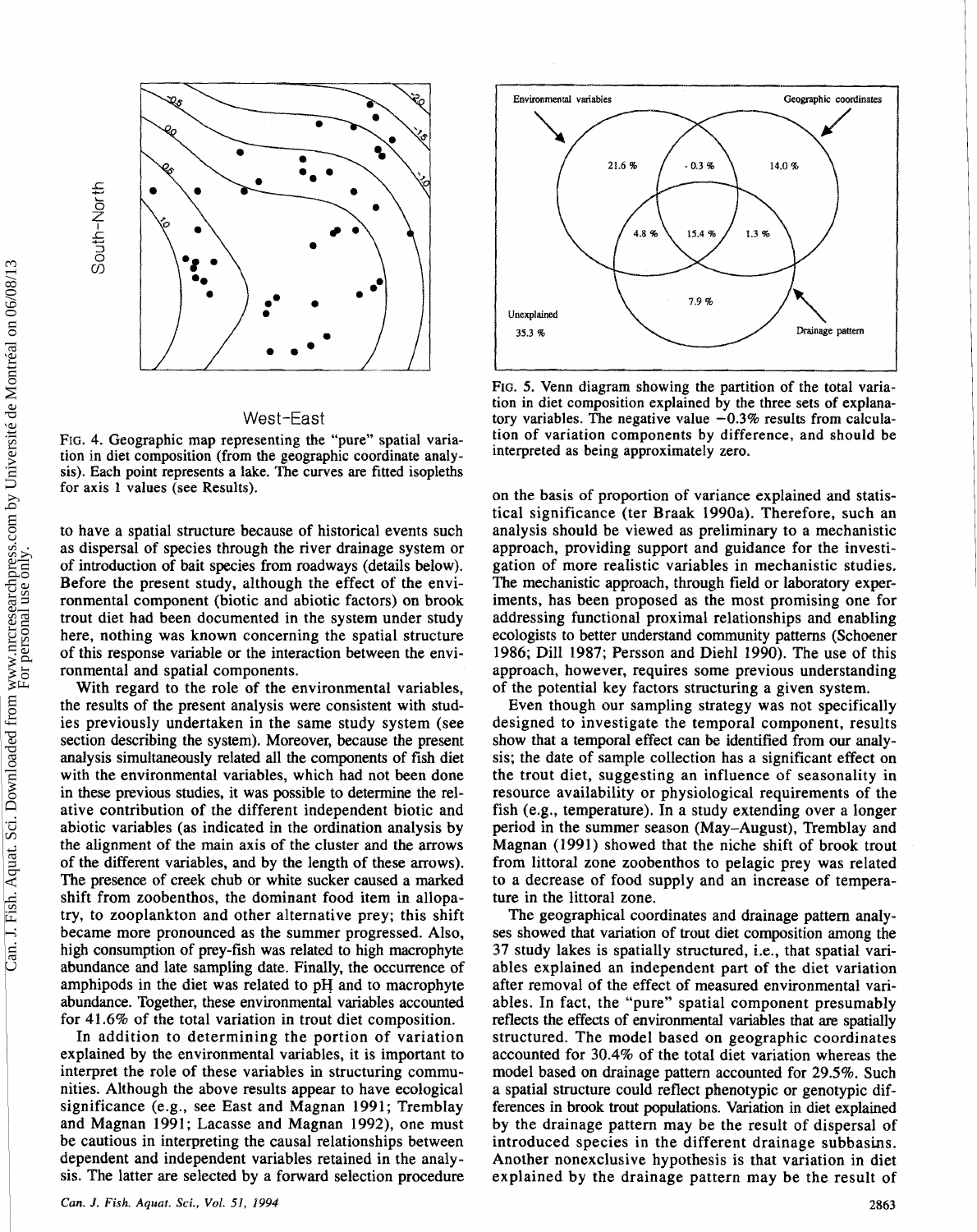geographic isolation between brook trout in the different subbasins, which could have led to long-term genetic differentiation. In contrast, variation in diet explained by geographic coordinates could have been the result of the pattern of baitfish introductions by anglers in these lakes, although their further dispersal could have been affected by drainage pattern. Actually, chub and sucker introductions must have occumed in lakes that were accessible by roads; this, in turn, is more a function of geography than of drainage pattern. As it is known that phenotypic changes have occurred in brook trout morphology (gill rakers and pyloric caeca) following these introductions (Magnan 1988; Magnan and Stevens 1993), it is possible that spatial variation in trout diet is related to the pattern of fish introductions. Although it would have been possible to incorporate some measure of accessibility such as distance from the road in our statistical analyses, interpretation of results would have been complicated by the fact that the road network has changed a great deal during the last century, in response to forest exploitation. Thus, present accessibility does not necessarily reflect past accessibility.

It is also possible that for a given introduced species, the trout has been in contact with genetically different populations, leading to different phenotypic responses. If this is the case, trout response can be measurable today in terns of both the drainage and geographical coordinate variables, The two methods of quantifying spatial structure will not always be simultaneously useful, or applicable to a given system. However, the drainage pattern method should always be used in combination with geographic coordinates when there is a network of connections between the sampling sites because the two methods can be complementary; this is the case, for instance, for creeks and streams connecting the lakes in this study, for valley networks facilitating dispersal of insects (M. Dufrêne, personal communication), or for land bridges connecting islands to the mainland through geological history (MacArthur 1972; Magnuson 1976). In addition to giving the portion of total variation accounted for by the spatial structure and permitting tests of statistical significance, our method of analysis allows one to frame testable functional hypotheses about the ecological significance of the spatial component.

The analysis showed that one can partition the total variation of the dependent variables (here, trout diet composition) into four independent components, "pure" environmental, "pure" spatial, shared, and unexplained, by using the procedure of Borcard et al. (1992). An extension of this method also allowed us to partition the total dietary variation among three sets of explanatory variables (environmental, geographic coordinates, and drainage pattern). The two sets of spatial variables extracted different, largely nonoverlapping components of the dietary variation (Fig. 5). This part of the analysis is efficient because it allows for simultaneous consideration of sets of environmental (biotic and abiotic) and spatial variables to account for dependent variables such as species density or resource use at different sampling sites. For example, Lacasse and Magnan (1992) built seven multiple regression models to predict the mean percent weight of seven components of brook trout diet from different biotic and abiotic variables; these models accounted for between 25.9 and **88.0%** sf the variation of given food items in the fish diet, which represents for most food items an overestimation of the importance of the environmental variables in structuring trout diet, compared with the results presented here. This overestimation probably owes to the fact that they modelled each of the seven components of the diet as if they were independent when in fact they are correlated (ter Brack and Prentice 1988). Using the same diet data that had been analyzed by Lacasse and Magnan (1992), the present analysis shows that the addition of spatial variables and the consideration of all components of the diet simultaneously can yield a different picture. If individual dietary components do not respond to the same composite gradient of environmental variables, the use of several regression models instead of ordination may allow for more detailed descriptions of the response of each dietary component to environmental variation (ter Braak and Prentice 1988; Rodriguez et al. 1993). However, this increase in detail also implies that overall, more environmental variables have to be included in the analysis. The approach used by Lacasse and Magnan (1992) retained more than 15 different environmental variables as predictors in seven separate regression models; in contrast, only five environmental variables were retained by the selection procedure in the present study. Among the environmental variables, differences in fish species composition appeared to be the major determinant of trout diet in the two studies. Nevertheless, our results suggest that the approach used by Lacasse and Magnan (1992) may have overestimated the *overall* effect on the diet of certain littoral habitat characteristics (e.g., variables reflecting littoral occupation of rock outcrops or refuge quality), which appeared in five of their seven models, and underestimated that of **pH** and of trout length, which appeared in only one model each. The overlap between the environmental and spatial components (Fig. **5)** also suggests that a substantial part of the environmental effects detected in Lacasse and Magnan's **(1992)** study may in fact be interpretable as historical effects related to fish introductions, or to neglected (unmeasured) environmental variables that covary in space with the measured environmental variables retained by the selection procedure. The inclusion of the spatial component in our study led to testable hypotheses concerning introductions and dispersal of fish species (see above); such hypotheses are unlikely to arise naturally from studies that consider only the effect of the environmental component.

Our analysis used diet composition of brook trout as the dependent variable. Other dependent variables, such as population density, resource use, morphometric characteristics, or genotypic frequencies of, e.g., birds species on islands and the mainland, or of fish species at different stations along a coral reef, could be used within the same statistical framework in community ecology studies.

## **Acknowledgments**

We are thankful to D. Courtois, J.-F. Duchesne, N. Gélinas, S. Gour, E. Harnois, and **L.** Thiffeault for their appreciated field and laboratory assistance and to **9.** Archambault, C. Garceau, and M. Bellemare from the ministère de l'Environnement et de la Faune, Québec Government, for invaluable logistic support. Théophile Niyonsenga helped draw Fig. 5. This work was supported by grants from the Natural Sciences and Engineering Research Councij of Canada (NSERC) and le Fonds pour la Formation de Chercheurs et l'Aide à la Recherche (FCAR), Quebec Government, to **P\*** Magnan and from **Ie** Grolmpe de recherche interuniversitaire en lirnnslogie **(GRE)** to **P.** Legendre and P. Magnan. S. Lacasse was supported by an NSERC postgraduate fellowship.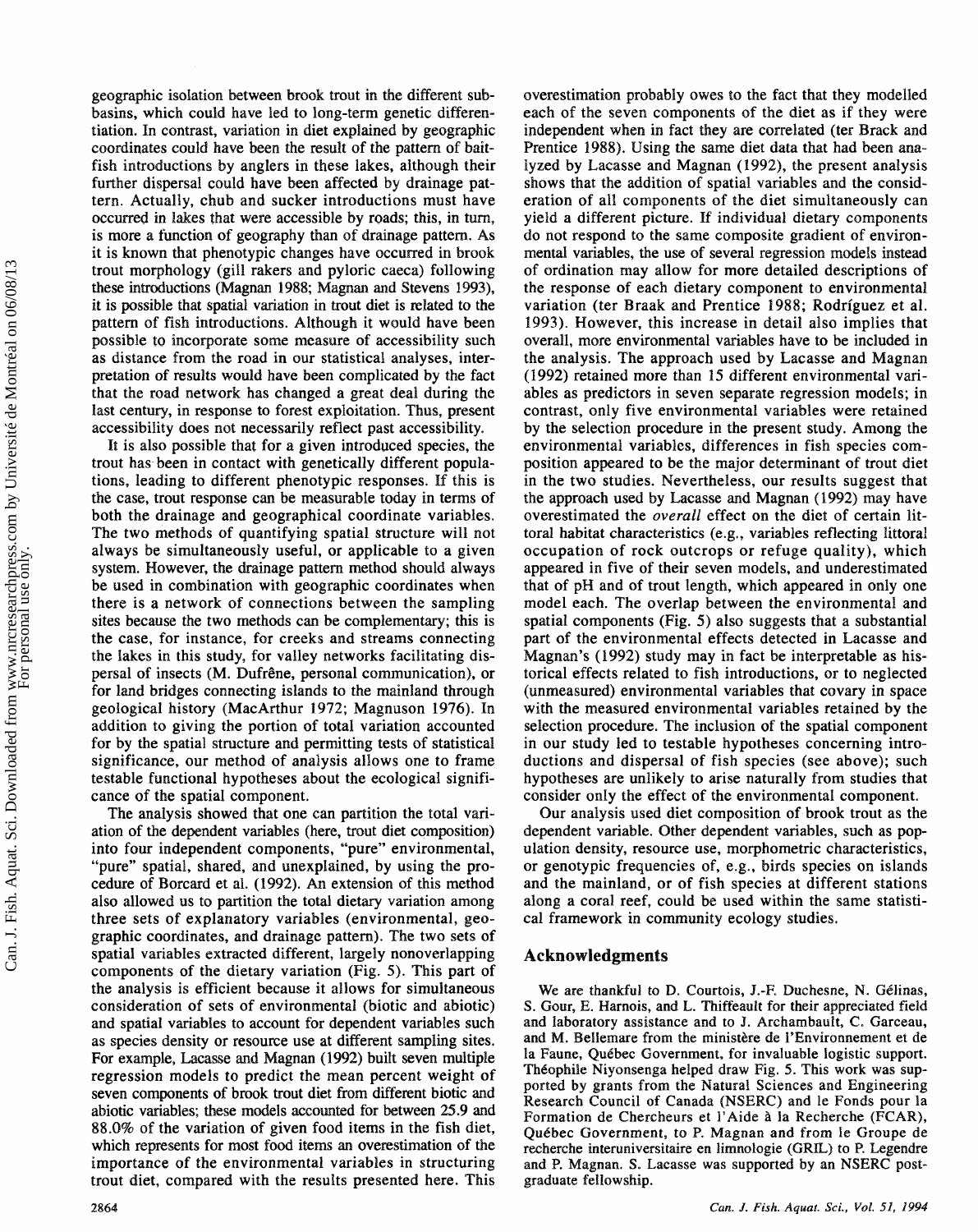## **References**

- **BENNETT,** W.A. 1990. Scale of investigation and the detection of competition: an example from the house sparrow and house finch introductions in North America. Am. Nat. 135: 725-747.
- BILBY, **R.E.,** AND J.W. WARD. 1991. Characteristics and function of large woody debris in streams draining old-growth, clear-cut, and secondgrowth forests in southwestern Washington. Can. J. Fish. Aquat. Sci. 48: 2499-2508.
- BORCARD, D., AND P. LEGENDRE. 1994. Environmental control and spatial structure in ecological communities: an example using Oribatid mites (Acari, Oribatei). Environ. Ecol. Stat. 1: 37-53.
- BOWCARD, **D., P.** LEGENDRE, AND P. DRAPEAU. 1992. Partialling out the spatial component of ecological variation. Ecology 73: 1045-1055.
- CARLANDER, K.D. 1969. Handbook of freshwater fishery biology. Vol. 1. Iowa State University Press, Ames, Iowa. 752 p.
- DANIELSON, B.J. 1991. Communities in a landscape: the influence of habitat heterogeneity on the interactions between species. Am. Nat. 138: 1105-1 120.
- DIAMOND, J.M. 1986. Overview: laboratory experiments, field experiments, and natural experiments. p. 3-22. *In* J. Diamond and T.J. Case [ed.] Community ecology. Harper & Row, New York, N.Y.
- DILL, L.M. 1987. Animal decision making and its ecological consequences: the future of aquatic ecology and behavior. Can. J. 2001. 65: 803-81 1.
- DUNSON, W.A., AND **J.** TRAVIS. 1991. The role of abiotic factors in community organization. Am. Nat. 138: 1067-109 1.
- EAST, P., AND P. MAGNAN. 1991. Some factors regulating the piscivory of brook trout, *Salvelinus fontinalis*, in lakes of the Laurentian Shield. Can. J. Fish. Aquat. Sci. 48: 1735-1743.
- GAUCM, M.G. JR. 1982. Multivariate analysis in community ecology. Cambridge University Press, New York, N.Y.
- HART, D.B. 1992. Community organization in streams: the importance of species interactions, physical factors, and chance. Oecologia 91: 220-228.
- HYSLOP, E.J. 1980. Stomach contents analysis A review of methods and their application. J. Fish Biol. 17: 41 1-429.
- JACKSON, D.A., K.M. SOMERS, AND **H.H,** HARVEY. 1992. Null models and fish communities: evidence of nonrandom patterns. Am, Nat. 139: 930-951.
- KLUGE, A.G., AND J.S. FARRIS. 1969. Quantitative phyletics and the evolution of anurans. Syst. 2001. 18: 1-32.
- LACASSE, S., AND P. MAGNAN. 1992. Biotic and abiotic determinants of the diet of brook trout, *Salvelinus fontinalis*, in lakes of the Laurentian Shield. Can. J. Fish. Aquat. Sci. 49: 1001-1009.
- LACASSE, S., AND **P.** MAGNAN. 1994. Distribution post-glaciaire de l'omble de fontaine dans le bassin hydrographique du fleuve Saint-Laurent: impact des interventions humaines. Université du Québec à Trois-Rivères (Québec) Canada pour le ministère de l'Environnement et de la Faune du Québec. Rapp. tech. 83 p.
- LACHANCE, S., AND P. MAGNAN. 1990a. Performance of domestic, hybrid, and wild strains of brook trout, *Sdvelinus fontinalis,* after stocking: the impact of intra- and interspecific competition. Can. J. Fish. Aquat. Sci. 47: 2278-2284.
- LACHANCE, S.AND **P.** MAGNAN. 1990b. Comparative ecology and reproductive potential of domestic, hybrid, and wiId strains of brook trout, *Salvelinus fontinalis,* after stocking. Can. J. Fish. Aquat. Sci. 47: 2285 -2292.
- LEGENDRE, P.1990. Quantitative methods and biogeographic analysis, p. 9-34. *In* D.J. Garbary and G.R. South [ed.] Evolutionary biogeography of the marine algae of the North Atlantic. NATO AS1 Series. Vol. 22. Springer-Verlag, Berlin, Germany.
- LEGENDRE, P. 1993. Spatial autocorrelation: trouble or new paradigm? Ecology 74: 1659-1673.
- LEGENDRE, L., AND P. LEGENDRE. 1983. Numerical ecology. Developments in environmental modelling, 3. Elsevier, Amsterdam, The Netherlamds.
- LEGENDRE, P., AND M. TROUSSELLIER. 1988. Aquatic heterotrophic bacteria: modeling in the presence of spatial autocorrelation. Limnol. Oceanogr. **33:** 1055-1067.
- MACARTHUR, R.H. 1972. Geographical ecology, patterns in the distribution of species. Harper & Row, New York, N.Y.
- MAGNAN, P. 1988. Interactions between brook charr, *Salvelinus fontinalis*, and nonsalmonid species: ecological shift, morphological shift, and their impact on zooplankton communities. Can. J. Fish. Aquat. Sci. 45: 999-1009.
- MAGNAN, P.1989. The impact of cyprinid and catostomid introductions on brook char, *Salvelinus fontinalis*, populations: a review. Physiol. Ecol. Jpn. 1989: 337-356.
- MAGNAN, P., AND G.J. FITZGERALD. 1982. Resource partitioning between brook trout, *Sealvelinus fontindis* Mitchill, and creek chub, *Sernotikus atromculatus* Mitchill, in selected oligotrophic lakes of southern Québec. Can. J. Zool. 60: 1612-1617.
- MAGNAN, P., AND G.J. FITZGERALD. 1984a. Ontogenetic changes in diel activity, food habits and spatial distribution of juvenile and adult creek chub, *Semotilus atromaculatus*. Environ. Biol. Fishes 11: 301-307.
- MAGNAN, **P.,** AND **G.J.** FITZGERALD. 1984b. Mechanisms responsible for the niche shift of brook charr, *Salvelinus fontinalis* Mitchill, when living sympatrically with creek chub, *Semotilus atromaculatus* Mitchill. Can. J. Zool. 62: 1548-1555.
- MAGNAN, P., AND **E.D.** STEVENS. 1992. Pyloric caecal morphology of brook charr, *Salvelinus fontinalis*, in relation to diet. Environ. Biol. Fishes 36: 205 -2 10.
- MAGNUSON, J.J. 1976. Managing with exotics a game of chance. Trans. Am. Fish, Soc. 105: 1-9.
- MENGE, B.A., AND A.M. OLSON. 1990. Role of scale and environmental factors in regulation of community structure. Trends Ecol. Evol. **5:** 52-57.
- MONTGOMERY, D.C., AND E.A. PECK. 1982. Introduction to linear regression analysis. Wiley, New York, N.Y. 504 p.
- NAUD, M., AND P. MAGNAN. 1988, Die1 onshore-offshore migrations in northern redbelly dace, *Phoxipsus eos.* Can. J. Zool. 66: 1249-1253.
- NORTON, S.F. 1991. Habitat use and community structure in an assemblage of cottid fishes. Ecology 72: 2181-2192.
- PERSSON, L., AND S. DIEHL. 1990. Mechanistic individual-based approaches in the population/community ecology of fishes. Ann. Zool. Fenn. 27: 165-182.
- PIELOU, E.C. 1984. The interpretation of ecological data. A primer on classification and ordination. Wiley, New York, N.Y.
- RICKLEFS, R.E. 1987. Community diversity: relative roles of local and regional processes. Science (Wash., D.C.) 235: 167-171.
- RODRÍGUEZ, M.A., AND P. MAGNAN. 1993. Community structure of lacustrine macrobenthos: do taxon-based and size-based approaches yield similar insights? Can. J. Fish. Aquat. Sci. 50: 800-815.
- RODRIGUEZ, M.A., P. MAGNAN, AND S. LACASSE. 1993. Fish species composition and lake abiotic variables in relation to the abundance and size structure of cladoceran zooplankton. Can. J. Fish. Aquat. Sci. 50: 638-647.
- SALE, P.F. 1979. Habitat partitioning and competition in fish communities, p. 323-331. *In* R.H. Stroud and H. Clepper [ed.] Predator-prey systems in fisheries management. Sport Fishing Institute, Washington, D.C.
- SCHOENER, T.W. 1982. The controversy over interspecific competition. Am. Sci. 70: 586-595.
- SCHOENER, T.W. 1986. Mechanistic approaches to community ecology: a new reductionism ? Am. 2001. 26: 81-106.
- SCOTT, W.B., AND E.J. CROSSMAN. 1973. Freshwater fishes of Canada. Bull. Fish. Wes. Board Can. 184: 966 p.
- TER BRAAK, C.J.F. 1986. Canonical correspondence analysis: a new eigenvector technique for multivariate direct gradient analysis in ecology. Ecology 67: 1 167-1 179.
- TER BRAAK, C.J.F. 1987. Ordination, **p.** 91-173. *In* R.H.G. Jongman, C.J.F. ter Braak, and O.F.R. van Tongeren [ed.] Data analysis in community and landscape ecology. Pudoc, Wageningen, The Netherlands.
- TER BRAAK, C.J.F. 1988a. Partial canonical correspondence analysis, p. 551-558. In H.H. Block [ed.] Classification and related methods of data analysis. North Holland Press, Amsterdam, The Netherlands.
- TER BRAAK, C.J.F. 1988b. CANOCO an extension of DECORANA to analyze species-environment relationships. Vegetatio 75: 159-160.
- TER BRAAK, C.J.F. 1990a. Update notes: CANOCO version 3-10. Agricultural Mathematics Group, Wageningen, The Netherlands. (Mimeo.)
- TER BRAAK, C.J.F. 1990b. Interpreting canonical correlation analysis through biplots of structural correlations and weights. Bsychometrika 55: 519-531.
- TER BRAAK, C.J.F., AND I.C. PRENTICE. 1988. A theory of gradient analysis. Adv. Bcol. Res. 18: 271-317.
- TREMBLAY, S., AND P. MAGNAN. 1991. Interactions between two distantly related species, brook trout, Salvelinus fontinalis, and white sucker, Catostomus commersoni. Can. J. Fish. Aquat. Sci. 48: 857-867.
- VENNE, H., AND P. MAGNAN. 1995. The impact of intra- and interspecific interactions on young-of-the-year brook charr, in temperate lakes. J. Fish Biol. 46. (In press)
- WILKINSON, L. 1990. SYSTAT: a system for statistics. SYSTAT Inc., Evanston, 111.
- WISMER, D.A., AND A.E. CHRISTIE. 1987. Temperature relationships of Great Lakes fishes: a data compilation. Great Lakes Fish. Comm. Spec. Publ. No. 87-3: 195 p.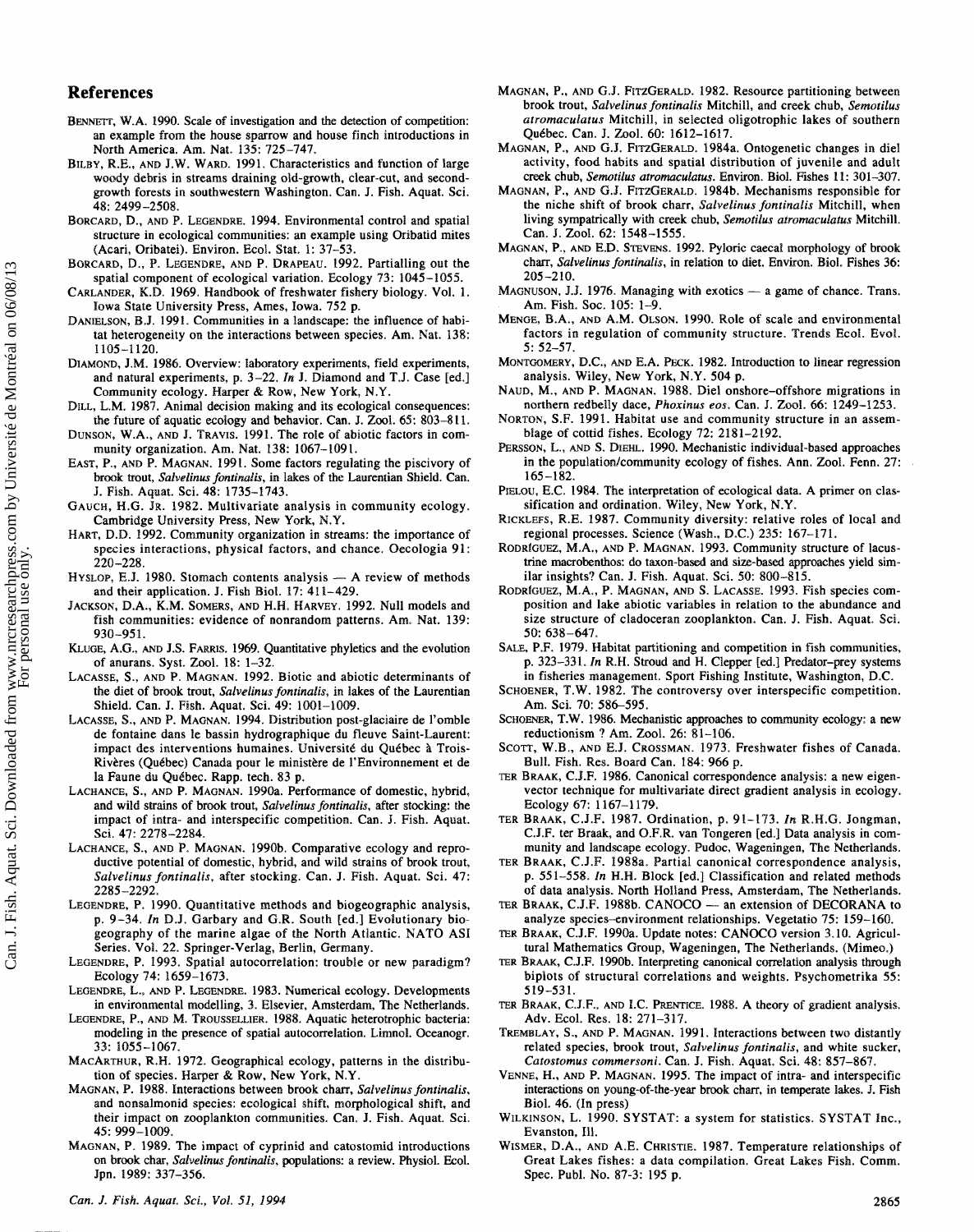## **This article has been cited by:**

- 1. Ashley K. Rolfe, Allen Kurta. 2012. Diet of Mormoopid Bats on the Caribbean Island of Puerto Rico. *Acta Chiropterologica* **14**:2, 369-377. [[CrossRef\]](http://dx.doi.org/10.3161/150811012X661684)
- 2. J. E. Johnson, D. A. Patterson, E. G. Martins, S. J. Cooke, S. G. Hinch. 2012. Quantitative methods for analysing cumulative effects on fish migration success: a review. *Journal of Fish Biology* **81**:2, 600-631. [[CrossRef\]](http://dx.doi.org/10.1111/j.1095-8649.2012.03369.x)
- 3. J. S. Forman, M. R. Dunn. 2012. Diet and scavenging habits of the smooth skate Dipturus innominatus. *Journal of Fish Biology* **80**:5, 1546-1562. [[CrossRef\]](http://dx.doi.org/10.1111/j.1095-8649.2012.03255.x)
- 4. Pierre Legendre, Louis LegendreReferences **24**, 907-968. [\[CrossRef](http://dx.doi.org/10.1016/B978-0-444-53868-0.50018-6)]
- 5.Dani Boix, A. Katarina Magnusson, Stéphanie Gascón, Jordi Sala, D. Dudley Williams. 2011. Environmental Influence on Flight Activity and Arrival Patterns of Aerial Colonizers of Temporary Ponds. *Wetlands* **31**:6, 1227-1240. [[CrossRef\]](http://dx.doi.org/10.1007/s13157-011-0234-z)
- 6. K. Lundstrom, O. Hjerne, S.-G. Lunneryd, O. Karlsson. 2010. Understanding the diet composition of marine mammals: grey seals (Halichoerus grypus) in the Baltic Sea. *ICES Journal of Marine Science* **67**:6, 1230-1239. [\[CrossRef](http://dx.doi.org/10.1093/icesjms/fsq022)]
- 7. Leslie E. Nasmith, William M. Tonn, Cynthia A. Paszkowski, Garry J. Scrimgeour. 2010. Effects of stocked trout on native fish communities in boreal foothills lakes. *Ecology of Freshwater Fish* **19**:2, 279-289. [[CrossRef\]](http://dx.doi.org/10.1111/j.1600-0633.2010.00412.x)
- 8.Daniela R. Figueiredo, Mário J. Pereira, António Correia. 2010. Seasonal modulation of bacterioplankton community at a temperate eutrophic shallow lake. *World Journal of Microbiology and Biotechnology* **26**:6, 1067-1077. [\[CrossRef](http://dx.doi.org/10.1007/s11274-009-0272-3)]
- 9. Xiao-Ming Jiang, Jing Xiong, Jian-Wen Qiu, Jin-Ming Wu, Jian-Wei Wang, Zhi-Cai Xie. 2010. Structure of Macroinvertebrate Communities in Relation to Environmental Variables in a Subtropical Asian River System. *International Review of Hydrobiology* **95**:1, 42-57. [\[CrossRef](http://dx.doi.org/10.1002/iroh.200811131)]
- 10. SAMANTHA JANE HUGHES, JOSÉ MARIA SANTOS, MARIA TERESA FERREIRA, RUTE CARAÇA, ANA M. MENDES. 2009. Ecological assessment of an intermittent Mediterranean river using community structure and function: evaluating the role of different organism groups. *Freshwater Biology* **54**:11, 2383-2400. [\[CrossRef](http://dx.doi.org/10.1111/j.1365-2427.2009.02253.x)]
- 11. B. Gallardo, S. Gascón, M. González-Sanchís, A. Cabezas, F. A. Comín. 2009. Modelling the response of floodplain aquatic assemblages across the lateral hydrological connectivity gradient. *Marine and Freshwater Research* **60**:9, 924. [[CrossRef\]](http://dx.doi.org/10.1071/MF08277)
- 12. F. Guillaume Blanchet, Pierre Legendre, Daniel Borcard. 2008. Modelling directional spatial processes in ecological data. *Ecological Modelling* **215**:4, 325-336. [[CrossRef\]](http://dx.doi.org/10.1016/j.ecolmodel.2008.04.001)
- 13. Samantha J. Hughes, Teresa Ferreira, Rui V. Cortes. 2008. Hierarchical spatial patterns and drivers of change in benthic macroinvertebrate communities in an intermittent Mediterranean river. *Aquatic Conservation: Marine and Freshwater Ecosystems* **18**:5, 742-760. [[CrossRef\]](http://dx.doi.org/10.1002/aqc.866)
- 14. Chiara Benvenuto, Francesca Gherardi, Maria Ilhéu. 2008. Microhabitat use by the white-clawed crayfish in a Tuscan stream. *Journal of Natural History* **42**:1-2, 21-33. [[CrossRef\]](http://dx.doi.org/10.1080/00222930701799090)
- 15. Heather S. Galbraith, Caryn C. Vaughn, C. Kate Meier. 2008. Environmental variables interact across spatial scales to structure trichopteran assemblages in Ouachita Mountain rivers. *Hydrobiologia* **596**:1, 401-411. [[CrossRef\]](http://dx.doi.org/10.1007/s10750-007-9124-z)
- 16. Ben Stewart-Koster, Mark J. Kennard, Bronwyn D. Harch, Fran Sheldon, Angela H. Arthington, Bradley J. Pusey. 2007. Partitioning the variation in stream fish assemblages within a spatio-temporal hierarchy. *Marine and Freshwater Research* **58**:7, 675. [\[CrossRef](http://dx.doi.org/10.1071/MF06183)]
- 17. NICOLAS MARTEL, MARCO A. RODRÍGUEZ, PIERRE BÉRUBÉ. 2007. Multi-scale analysis of responses of stream macrobenthos to forestry activities and environmental context. *Freshwater Biology* **52**:1, 85-97. [[CrossRef\]](http://dx.doi.org/10.1111/j.1365-2427.2006.01674.x)
- 18. Stéphanie Gascón, Dani Boix, Jordi Sala, Xavier D. Quintana. 2006. Nematode assemblages and their responses to disturbances: a case study from the Empordà wetlands (northeastern Iberian Peninsula). *Journal of the North American Benthological Society* **25**:3, 643-655. [[CrossRef\]](http://dx.doi.org/10.1899/0887-3593(2006)25[643:NAATRT]2.0.CO;2)
- 19. Caryn C. Vaughn, Daniel E. Spooner. 2006. Unionid mussels influence macroinvertebrate assemblage structure in streams. *Journal of the North American Benthological Society* **25**:3, 691-700. [\[CrossRef](http://dx.doi.org/10.1899/0887-3593(2006)25[691:UMIMAS]2.0.CO;2)]
- 20. Luis Reino, Pedro Beja, Antonio C. Heitor. 2006. Modelling spatial and environmental effects at the edge of the distribution: the red-backed shrike Lanius collurio in Northern Portugal. *Diversity <html\_ent glyph="@amp;" ascii="&"/> Distributions* **12**:4, 379-387. [\[CrossRef](http://dx.doi.org/10.1111/j.1366-9516.2006.00245.x)]